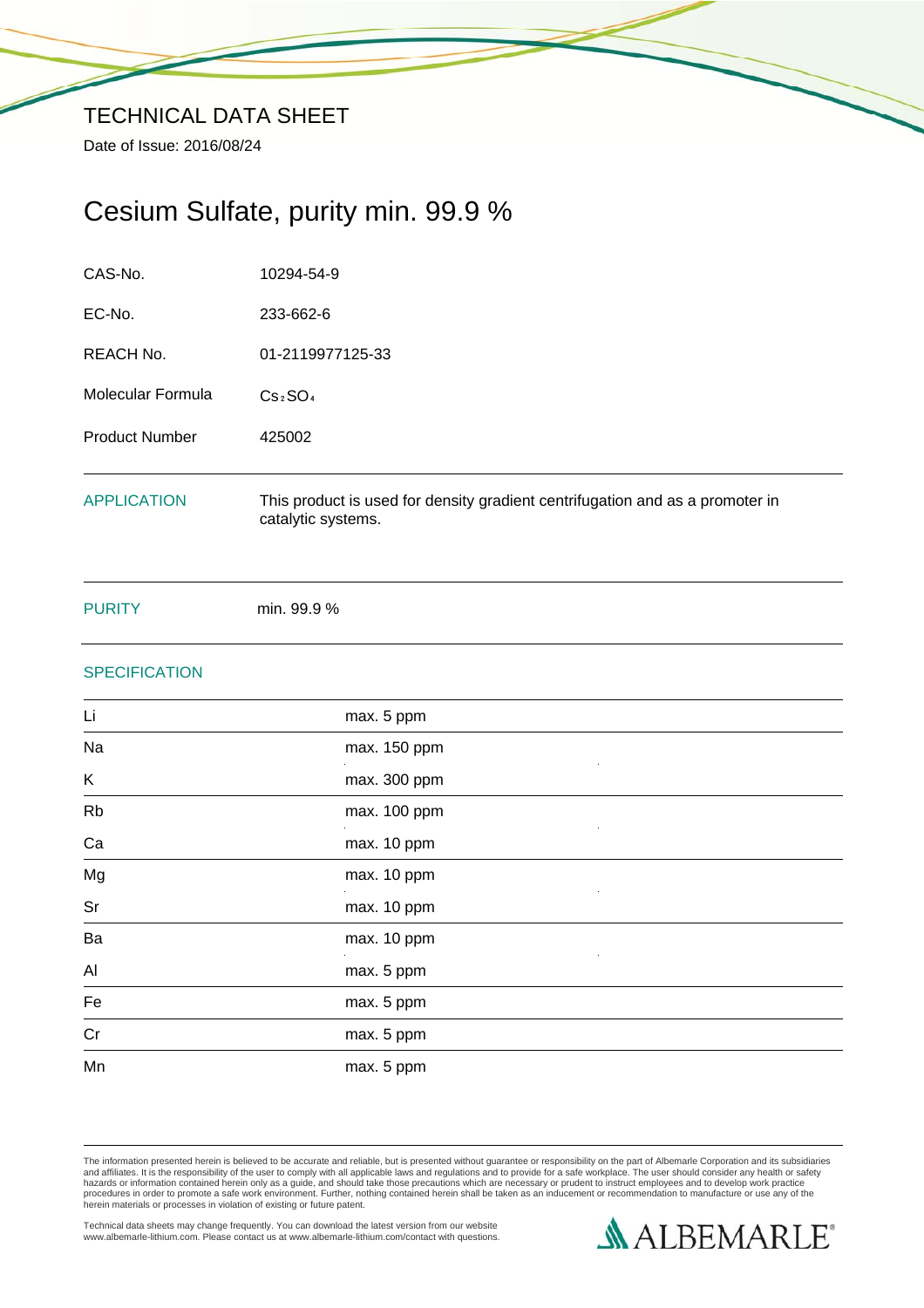### Cl max. 100 ppm

Deliveries are accompanied by a lot specific certificate of analysis. If any of these values is critical to your application, please let us know.

# PHYSICAL PROPERTIES

| Appearance           | crystalline powder                                  |
|----------------------|-----------------------------------------------------|
| Color                | colorless-white                                     |
| Melting point/ range | 1,005 °C                                            |
| Density              | 4.24 g/cm3 at 20 °C Method: OECD Test Guideline 109 |
| <b>Bulk density</b>  | 2,000 - 2,500 kg/m3                                 |
| Water solubility     | ca. 1,820 g/L at 25 °C                              |
| Molecular weight     | 361.87 g/mol                                        |

### HANDLING & STORAGE

| Handling | Handling in moist air should be avoided.                                                       |
|----------|------------------------------------------------------------------------------------------------|
| Storage  | Because of its hygroscopicity cesium sulfate should be stored in tightly closed<br>containers. |

# TRANSPORT & PACKAGING

ADR Not regulated as a dangerous good

Hazard pictograms



| Signal Word | Warning                                                                           |
|-------------|-----------------------------------------------------------------------------------|
| H&P Phrases | See Safety Data Sheet                                                             |
| Labelling   | The labelling is according to EU-GHS classification ((EG) 1272/2008) and may vary |

The information presented herein is believed to be accurate and reliable, but is presented without guarantee or responsibility on the part of Albemarle Corporation and its subsidiaries<br>and affiliates. It is the responsibil

Technical data sheets may change frequently. You can download the latest version from our website www.albemarle-lithium.com. Please contact us at www.albemarle-lithium.com/contact with questions.